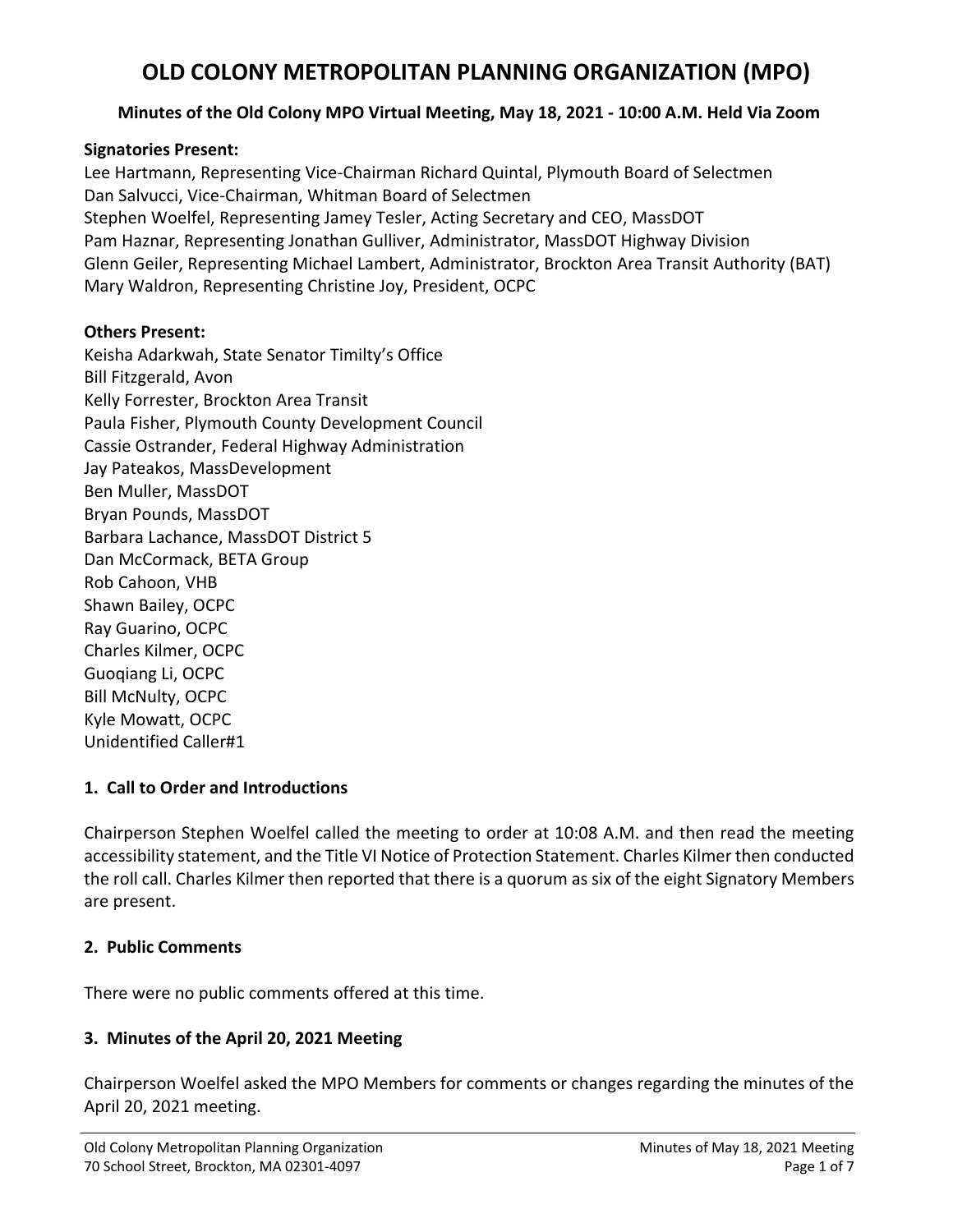Dan Salvucci then made a motion and Lee Hartmann seconded to endorse the minutes of the April 20, 2021 meeting as presented.

The Old Colony MPO then voted unanimously via roll call vote to endorse the minutes of the April 20, 2021 Old Colony MPO Meeting.

### **4. Brockton Area Transit (BAT) Report**

Glenn Geiler stated that the BAT Centre reopened the first week of May, and BAT is hoping to go back to full capacity on all the buses.

Glenn Geiler then reported that BAT is close on reaching an agreement with the MBTA, RI, NH, and all the other RTAs in the Boston Urbanized Area on the American Recovery Plan Act Funds.

### **5. FFY 2021‐2025 Transportation Improvement Program (TIP) Amendments and/ or Adjustments**

**Amendment 2 ‐ Public Comments and Potential Endorsement** 

Charles Kilmer presented and discussed Amendment 2. The Amendment is as follows:

### **FFY 2021**

- Stoughton Improvements at Richard Wilkins Elementary School (SRTS) (608829)
	- o AMENDMENT: INCREASE COST: Increase cost from \$3,171,443 to \$4,650,151
	- o ADJUSTMENT: CHANGE DESCRIPTION Change Description from Stoughton ‐ Improvements at West Elementary School (SRTS) (608829) to Stoughton ‐ Improvements at Richard Wilkins Elementary School (SRTS) (608829)

Charles Kilmer stated that on April 20, 2021, the Old Colony MPO released the Draft TIP Amendment 2 to a 21-day public review and comment period. Charles Kilmer reviewed the public comments received. They are as follows:

- Old Colony Planning Council Board of Directors The OCPC Board of Directors, at their public meeting on April 28, 2021, reviewed and approved the FFY 2021‐2025 Old Colony TIP Amendment 2
- Old Colony Joint Transportation Committee (JTC) The Old Colony JTC, at their public meeting on May 6, 2021, reviewed and approved the FFY 2021‐2025 Old Colony TIP Amendment 2

Chairperson Woelfel asked if there is a motion and second to approve Amendment 2. Dan Salvucci made a motion and Lee Hartmann seconded.

The Old Colony MPO then voted unanimously via roll call vote to approve the FFY 2021-2025 Old Colony TIP Amendment 2.

### **6. Draft FFY 2022‐2026 Old Colony Transportation Improvement Program (TIP)**

**Public Comments and Potential Endorsement**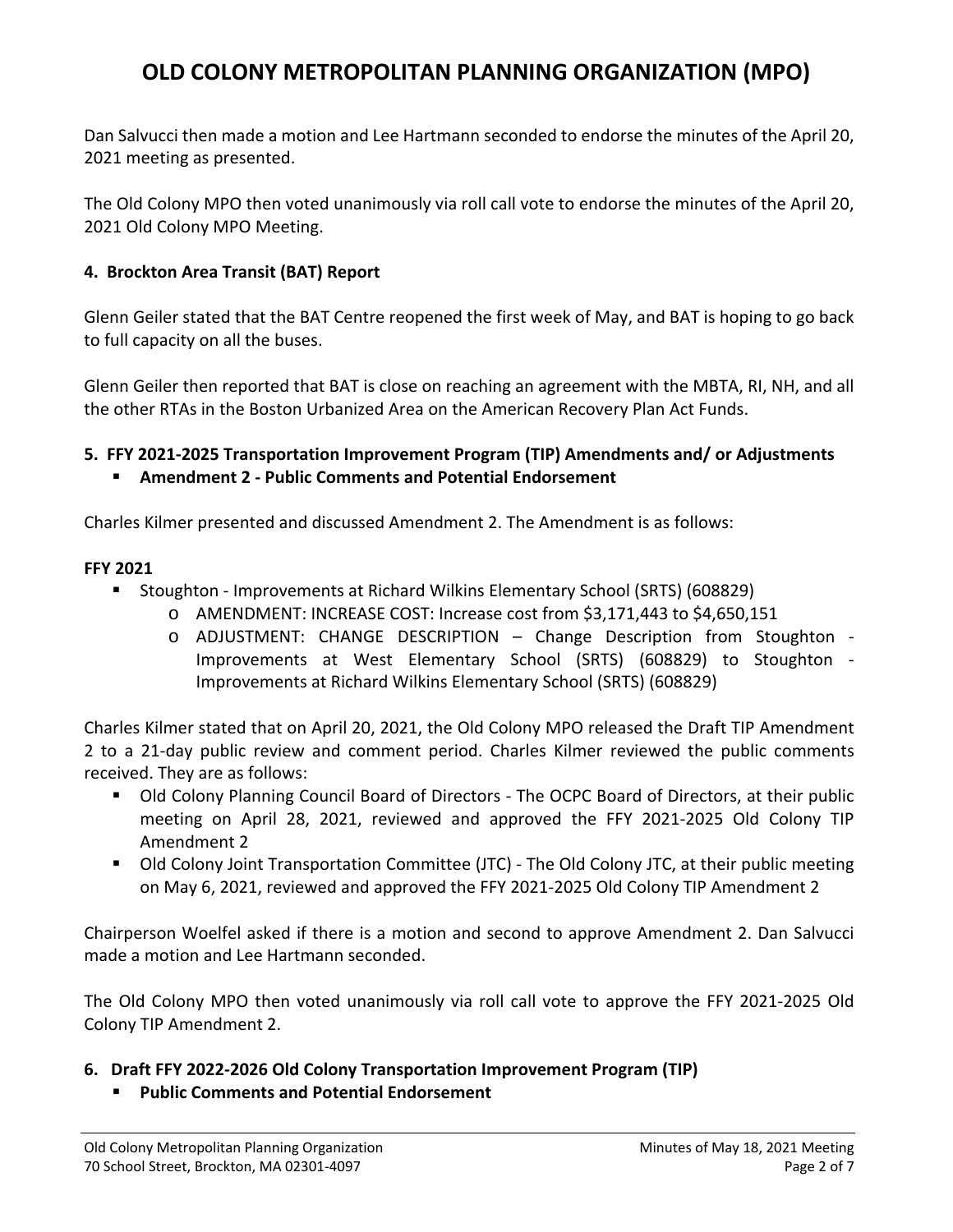Charles Kilmer stated that at the meeting on April 20, 2021, the MPO released the Draft 2022‐2026 Old Colony TIP to a 21‐day public review and comment period. The preferred set of road and bridge projects is as follows:

### **FFY 2022**

- Avon & Stoughton Pavement Preservation and Related work on Route 24 (\$7,339,593)
- Pembroke Rehabilitation of Route 36 (Center Street) from Route 27 to Route 14 (\$10,160,995)

### **FFY 2023**

- Brockton Intersection Improvements and Related work at Centre Street (Route 123), Cary Street, and Lyman Street (\$2,135,071)
- Stoughton Corridor Improvements on Route 138 AC Phase 1 of 2 (Total Cost is \$11,485,518 with FFY 2023 Cost of \$6,971,447 and FFY 2024 Cost of \$4,514,071)
- Stoughton Intersection Improvements and Related Work at Central Street, Canton Street and Tosca Drive (\$4,596,463)

### **FFY 2024**

- Brockton Route 123 (Centre Street) at Plymouth Street Signalization and Geometric Improvements (\$2,523,420)
- Stoughton Corridor Improvements on Route 138 AC Phase 2 of 2 (Total Cost is \$11,485,518 with \$5,971,447 in FFY 2023 and \$4,514,071 in FFY 2024)
- Plympton Bridge Replacement, Winnetuxet Road over Winnetuxet River (\$2,141,666)

## **FFY 2025**

- Brockton Intersection Improvements at Lyman Street/ Grove Street/ Summer Street & Replacement of Grove Street Bridge, B‐25‐005, over Salisbury Plain River (\$4,704,000)
- Easton Corridor Improvements on Route 138 including Intersection Improvements at Route 138 (Washington Street) and Elm Street (608195)

### **FFY 2026**

- Abington ‐ Intersection Improvements at Hancock Street and Chestnut Street (\$2,900,232)
- Duxbury Signal Installation @ Route 3 (NB & SB) Ramps & Route 3A (Tremont Street) (\$2,784,000)
- Hanson Corridor Improvements on Route 14 (Maquan Street), from the Pembroke T.L. to Indian Head Street and Related Work AC Phase 1 of 2 (Total cost is \$11,960,783 with \$5,464,471 in FFY 2026 and \$6,496,312 in FFY 2027)

### **FFY 2027**

Hanson - Corridor Improvements on Route 14 (Maquan Street), from the Pembroke T.L. to Indian Head Street and Related Work AC Phase 2 of 2 (Total cost is \$11,960,783 with \$5,464,471 in FFY 2026 and \$6,496,312 in FFY 2027)

Charles Kilmer stated that Glenn Geiler noticed that there was an error with the export of the project list for transit. The bus acquisition in FFY 2022 was only listed in one place, even though it is funded by three different sources, and in FFY the type of buses being purchased were electric and not hybrid. The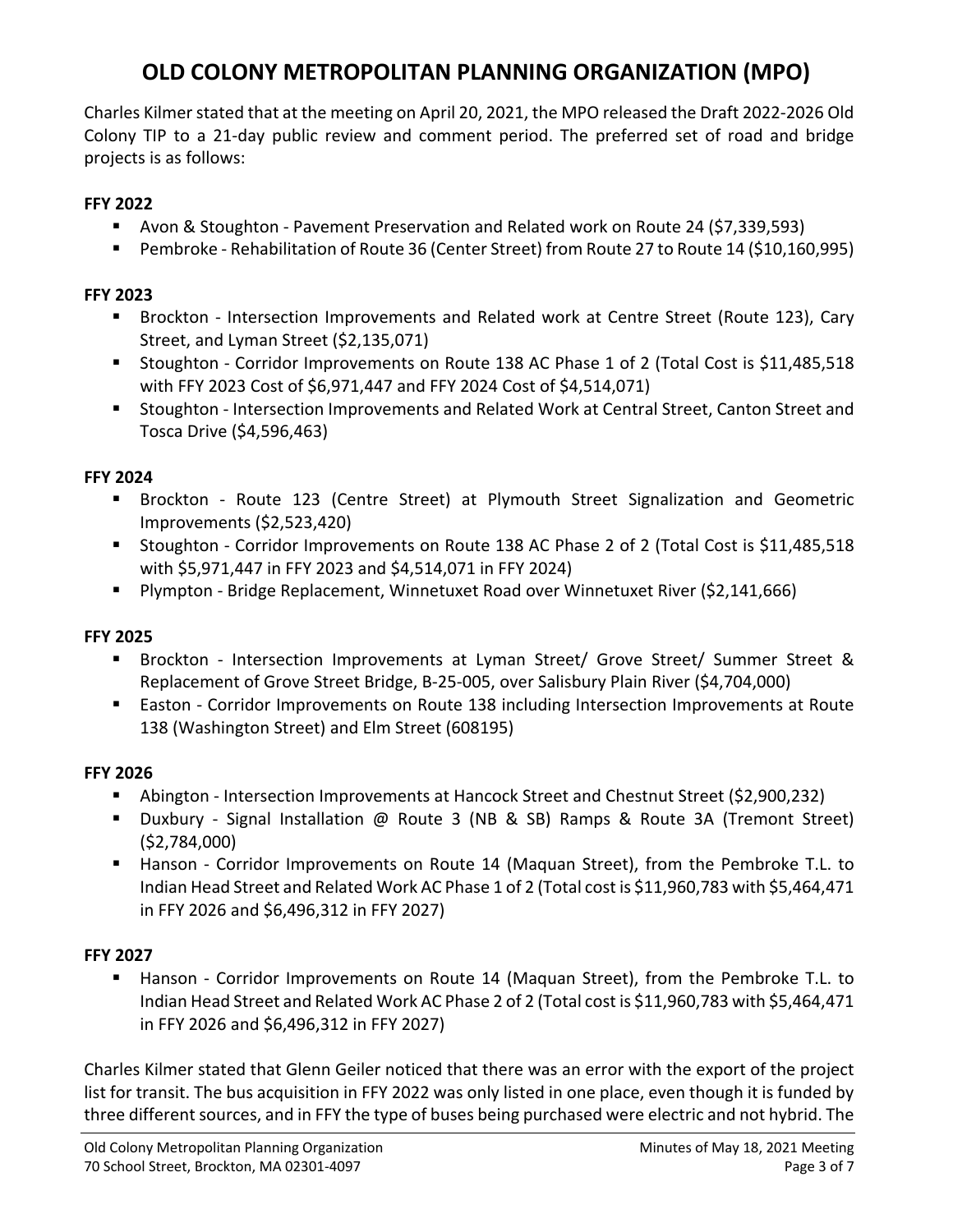corrections were made to match the approved set of projects for BAT.

The summary of public comments are as follows:

- Old Colony Planning Council Board of Directors The OCPC Board of Directors, at their public meeting on April 28, 2021, reviewed and approved the FFY 2022‐2026 Old Colony TIP
- Glenn Geiler Noticed that there are some project funding and description differences from the GrantsPlus Listings (FFYs 2022 and 2026)
- Old Colony Joint Transportation Committee (JTC) The Old Colony JTC, at their public meeting on May 6, 2021, reviewed and approved the FFY 2022‐2026 Old Colony TIP
- Ben Muller (MassDOT) Reviewed and provided MPO Liaison TIP Checklist Review and Comments
- Andrew Reovan (FHWA) Reviewed and provided comments

Chairperson Woelfel asked if there is a motion to endorse the Draft FFY 2022‐2026 Old Colony TIP including the changes from the comments. Dan Salvucci made a motion and Lee Hartmann seconded.

The Old Colony MPO then voted unanimously via roll call vote to endorse the Draft FFY 2022‐2026 Old Colony TIP including the changes from the comments.

## **7. Old Colony MPO Self‐Certification Compliance Statements**

 **Air Quality Planning for State Regulation 310 CMR 60.05: Global Warming Solutions Act – Review and Potential Endorsement** 

Charles Kilmer presented and reviewed the Old Colony MPO Self‐Certification Air Quality Planning for State Regulation 310 CMR 60.05 Compliance Statements. They are as follows:

## 1. 23 USC 134 and 49 USC 5303

2. Sections 174 and 176 c and d of the Clean Air Act, as amended (42 USC 7504, 7506 c and d and 40 CFR Part 93 regarding conformity in maintenance areas and for applicable State Implementation Plan Projects

3. Title VI of the Civil Rights Act of 1964, as amended (42 USC 2000d‐1) and 49 CFR Part 21

4. 49 USC 5332, prohibiting discrimination on the basis of race, color, creed, national origin, sex, or age in employment or business opportunity

5. Section 1101 (b) of the Fast Act (Pub. L. 114‐94) and 49 CFR Part 26 regarding the involvement of disadvantaged business enterprises in U.S. DOT‐funded projects

6. 23 CFR part 230, regarding the implementation of an equal employment opportunity program on Federal and Federal-aid highway construction contracts;

7. The provisions of the Americans with Disabilities Act of 1990 (42 USC 12101 et seq.) and 49 CFR Parts 27, 37, and 38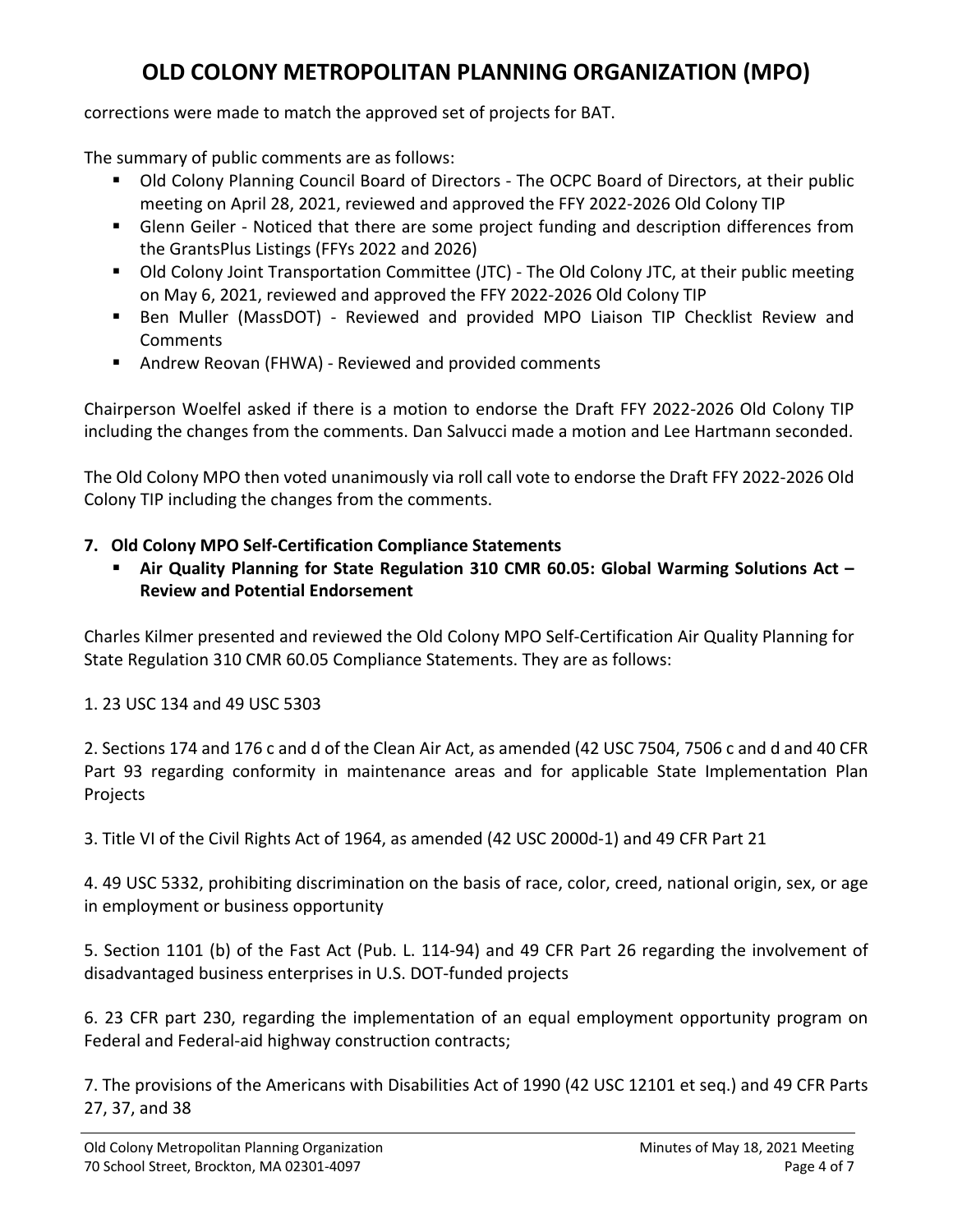8. The Older Americans Act, as amended (42 USC 6101), prohibiting discrimination on the basis of age in programs or activities receiving federal financial assistance

9. Section 324 of Title 23 USC regarding the prohibition of discrimination based on gender

10. Section 504 of the Rehabilitation Act of 1973 (29 USC 794) and 49 CFR Part 27 regarding discrimination against individuals with disabilities

11. Anti-Lobbying restrictions found in 49 USC Part 20. No appropriated funds may be expended by a recipient to influence or attempt to influence an officer or employee of any agency, or a member of Congress, in connection with the awarding of any federal contract.

Chairperson Woelfel asked if there is a motion to endorse the Old Colony MPO Self‐Certification Compliance Statements. Dan Salvucci made a motion and Lee Hartmann Seconded.

The Old Colony MPO voted unanimously via roll call vote to endorse the Old Colony MPO Self‐ Certification Compliance Statements.

### **8. Draft FFY 2022 Old Colony Unified Planning Work Program (UPWP)**

**Review and Potential Release to Public Review and Comment Period** 

Charles Kilmer presented and discussed the Draft FFY 2022 Old Colony UPWP that provides an overview and budgetary information for the transportation planning tasks and activities, which are to be conducted in the region during the upcoming federal fiscal year. The Draft UPWP Table of Contents is as follows:

### INTRODUCTION

- 1.1 ‐ FAST Act, National Planning Factors, and Performance Based Planning
- 1.2 ‐ Title VI and Americans with Disabilities Act (ADA)
- 1.3 ‐ Funding Sources
- 1.4 ‐ Administrative Modification and Amendment Procedures
- 1.5 ‐ Geographic Distribution of Major UPWP Funded Studies

## TASK 1000: MANAGEMENT AND SUPPORT OF PLANNING PROCESS AND CERTIFICATION ACTIVITIES

- 1100 ‐ 3C Program Support
- 1200 ‐ Unified Planning Work Program (UPWP)
- 1300 ‐ Public Participation Program (PPP)
- 1400 ‐ Transportation Improvement Program (TIP)
- 1500 Title VI and Environmental Justice (EJ)

### TASK 2000: DATA RECONNAISSANCE, ACQUISITION, AND ANALYSIS ACTIVITIES

- 2100 ‐ Demographic and Land Use Surveillance
- 2200 ‐ Multi‐Modal Transportation System Data Surveillance and System Monitoring
- 2300 ‐ System Planning Resource Activities
- 2400 ‐ Geographic Information System (GIS)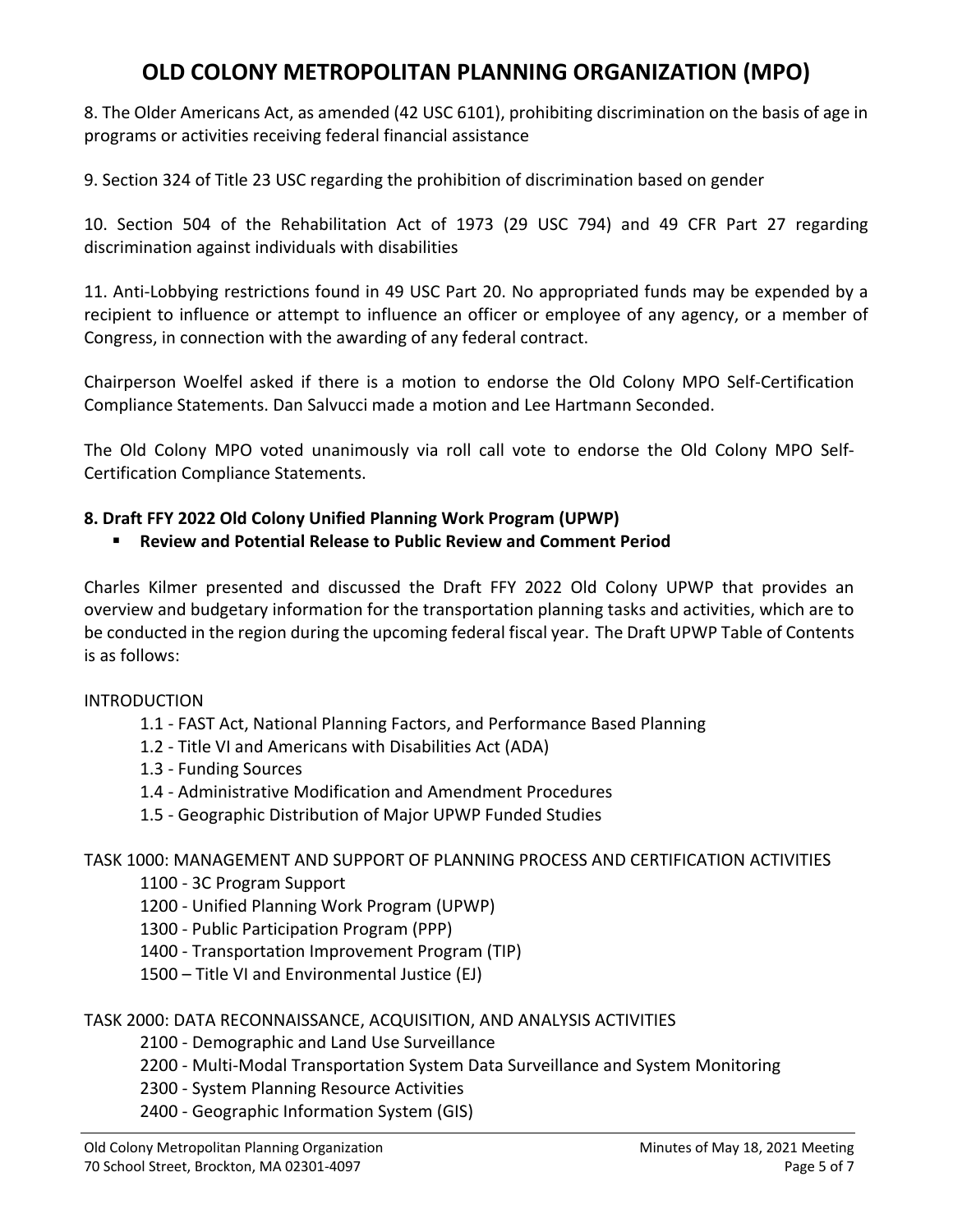2500 ‐ Management Systems (Congestion, Pavement & Safety), and Travel Demand Modeling

TASK 3000: SHORT RANGE AND LONG‐RANGE TRANSPORTATION PLANNING ACTIVITIES

3100 ‐ Regional Transportation Studies and Intermodal Planning

3200 ‐ Local Highway Transportation Technical Assistance

- 3300 ‐ Road Safety Audits (RSAs) at Multiple Locations
- 3400 ‐ High Priority Corridor Study Screening Assessment
- 3500 ‐ Freight Planning and Action Plan
- 3600 ‐ Performance Based Planning

## TASK 4000: OTHER TRANSPORTATION TECHNICAL ACTIVITIES, STAFF, ESTIMATED BUDGET

4100 ‐ Transit Technical Assistance, and Seniors and Individuals with Disabilities Support

4200 ‐ BAT Planning and Technical Studies

Transportation Planning Staff

Estimated Budget

## APPENDICES

- A. FFY 2022 Old Colony Unified Planning Work Program Endorsement
- B. §450.336 ‐ Self Certification Compliance Statement ‐ 3C Process
- C. Estimates of Other Funding Sources, and Other Transportation Planning Activities
- D. Glossary of Terms and Acronyms
- E. Public Review Period and Public Comments

Chairperson Woelfel asked if there is a motion and second to release the Draft FFY 2022 Old Colony UPWP to a 21-day Public Review and Comment Period. A motion was made by Dan Salvucci and seconded by Mary Waldron.

Cassie Ostrander provided a reminder to update the Amendment and Adjustment section of the UPWP. Federal Highway and FTA provided some guidance earlier in the year which changed the threshold from 10% to 25% for switching between tasks. Also, for the tasks, please make sure there is a clear schedule defined. Charles Kilmer clarified that the threshold for an amendment is it is 25%.

The Old Colony MPO voted unanimously via roll call vote to release the Draft FFY 2022 Old Colony UPWP to a 21‐day public review and comment period.

## **9. Impact of COVID‐19 Pandemic on Highway Safety in Old Colony Region**

Bill McNulty provided a presentation regarding the impact of COVID‐19 Pandemic on Highway Safety in the Old Colony Region. While the overall number of crashes on the highway network declined with the coinciding reduction in travel, they did not drop at the same magnitude. Furthermore, while there was a reduction in total number of crashes, there was a marked increase in the level of severity of these crashes.

Many police departments reported an increase in speeding in 2020, and Massachusetts State Police reported a record number of drivers traveling at speeds more than 100 miles per hour on limited